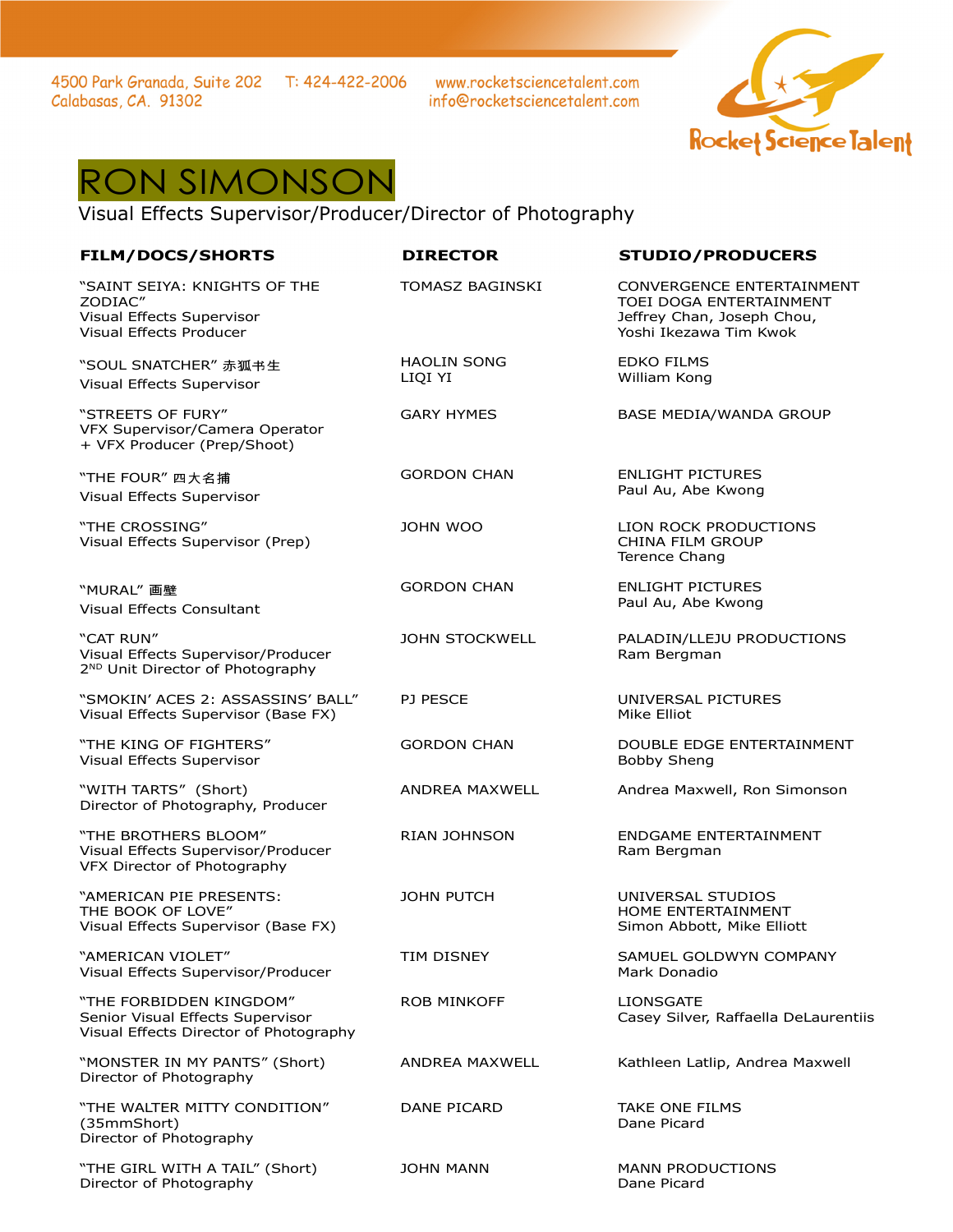|                                                                                                                                                              | <b>Ron Simonson</b><br>-Continued-                          |                                                          |
|--------------------------------------------------------------------------------------------------------------------------------------------------------------|-------------------------------------------------------------|----------------------------------------------------------|
| "BEDAZZLED"<br>Co-VFX Supervisor with Richard Edlund<br>VFX Director of Photography                                                                          | <b>HAROLD RAMIS</b>                                         | 20 <sup>th</sup> CENTURY FOX<br><b>Trevor Albert</b>     |
| "DRAGON HEART 2: A NEW<br>BEGINNING"<br>Visual Effects Supervisor<br>2 <sup>ND</sup> Unit Director of Photography<br><b>Nomination: Video Premiere Award</b> | <b>DOUG LEFLER</b>                                          | UNIVERSAL PICTURES<br>Raffaella DeLaurentiis             |
| "NEWS FOR MANUELA ON THE DEATH<br>OF BOLIVAR" (35mm Short)<br>Director of Photography<br><b>Sundance Film Festival</b>                                       | <b>JOSE SANCHEZ</b>                                         | <b>ILLARJI PICTURES</b><br>Tina Datsko de Sanchez        |
| "EL CAMINO DE LA COSTA"<br>(35mm Short)<br>Director of Photography<br>Winner: 16 <sup>th</sup> Chicago Latino Film<br><b>Festival</b>                        | <b>JOSE SANCHEZ</b>                                         | <b>ILLARJI PICTURES</b><br>Tina Datsko de Sanchez        |
| "STARSHIP TROOPERS"<br>Digital Imaging Supervisor<br>Visual Effects DP - Boss Film                                                                           | PAUL VERHOVEN                                               | <b>SONY PICTURES</b><br>Jon Davison                      |
| "AIR FORCE ONE"<br>Visual Effects Director of Photography<br>Digital Imaging Supervisor - Boss Film                                                          | <b>WOLFGANG PETERSEN</b>                                    | <b>SONY PICTURES</b><br>Armyan Bernstein                 |
| "DESPERATE MEASURES"<br>Camera Operator<br>Digital Imaging Supervisor - Boss Film                                                                            | <b>BARBET SCHROEDER</b>                                     | <b>MANDALAY ENTERTAINMENT</b><br>Susan Hoffman, Lee Rich |
| "MAGIC 8 BALL" (35mm)<br>Director of Photography/Producer                                                                                                    | <b>ANDREA MAXWELL</b>                                       | <b>BOXHEAD CREATIONS</b><br>Andrea Maxwell, Ron Simonson |
| "LA PAZ" (16mm Docu-Drama)<br>Director of Photography                                                                                                        | JOSE SANCHEZ                                                | <b>GYPSYCAT PRODUCTIONS</b><br>Tito Datsko de Sanchez    |
| "FIGUREHEAD" (16mm Short)<br>Director of Photography                                                                                                         | ANDREA MAXWELL                                              | FIGUREHEAD PRODUCTIONS                                   |
| "THE GIFT" (16MM Short)<br>Director of Photography                                                                                                           | ANDREA MAXWELL                                              | FIGUREHEAD PRODUCTIONS                                   |
| "INSIDE CUBA"<br>Director of Photography                                                                                                                     | <b>JOSE SANCHEZ</b>                                         | <b>ILLARJI PRODUCTIONS</b><br>Tina Datsko de Sanchez     |
| <b>TELEVISION/STREAMING</b>                                                                                                                                  | <b>DIRECTOR</b>                                             | <b>STUDIO/PRODUCERS</b>                                  |
| "BATTLE CRY" - Music Video<br>Set Supervisor                                                                                                                 | PAUL LUNDAHL                                                | <b>E-MOTION STUDIOS</b>                                  |
| "A SERIES OF UNFORTUNATE EVENTS"<br>Visual Effects Supervisor (Episodes 1-4)<br>Set and Post - Encore Vancouver                                              | <b>BARRY SONNENFELD</b>                                     | <b>NETFLIX</b><br>PARAMOUNT TELEVISION                   |
| "LEGENDS OF TOMORROW"<br>On Set Visual Effects Supervisor *<br>Encore Hollywood (Season 1, 9 Eps)                                                            | <b>GREG BERLANTI</b><br>MARC GUGGENHEIM<br>ANDREW KREISBERG | THE CW<br>WARNER BROS. TELEVISION                        |
| "VICE PRINCIPALS"<br>Visual Effects Supervisor Prep/Shoot<br>Encore Hollywood (Season 1, Eps 1-5)                                                            | DANNY MCBRIDE<br>JODY HILL                                  | <b>HBO</b><br>Encore Hollywood                           |
| "LAUREN" (Web-series)<br>Visual Effects Supervisor/Producer                                                                                                  | <b>LESLI LIKA GLATTER</b>                                   | WIGSCO<br>Effie Brown                                    |
| "HAVE A LITTLE FAITH" (TV Movie)<br>VFX Supervisor/Producer                                                                                                  | <b>JON AVNET</b>                                            | ABC/HALLMARK HALL OF FAME<br>Andrew Gottlieb             |
| "WILLIAM AND KATE" (TV Movie)<br>VFX Supervisor/Producer                                                                                                     | <b>MARK ROSMAN</b>                                          | LIFETIME TELEVISION<br>Frank Konisberg                   |